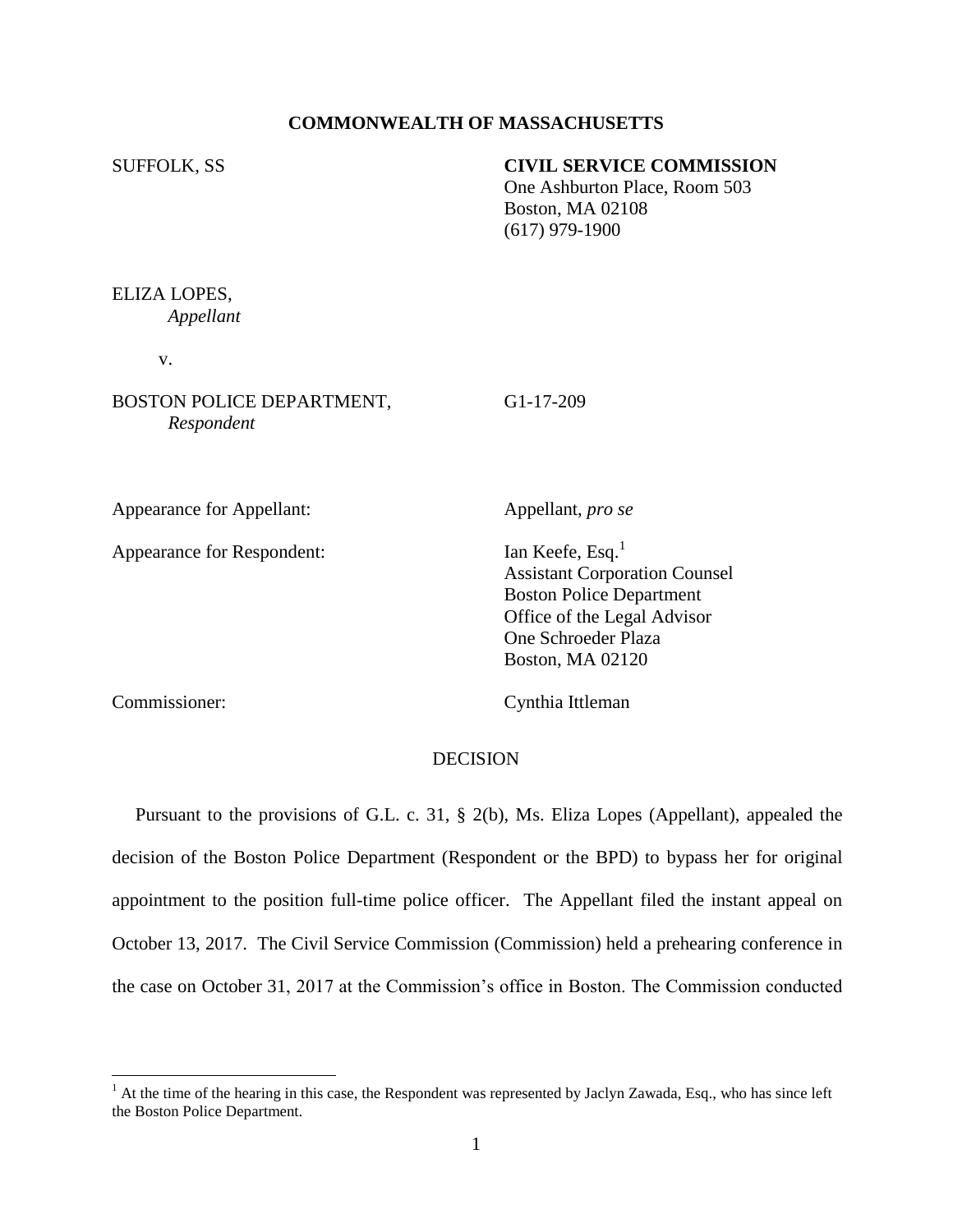a full hearing<sup>2</sup> in the case at the same location on February 6, 2018. The witnesses were sequestered. The hearing was digitally recorded and the parties were each sent a CD of the proceeding.<sup>3</sup> The parties submitted post-hearing briefs in March 2018. For the reasons stated herein, the appeal is denied.

# **FINDINGS OF FACT**

 Thirteen (13) were entered into evidence at the hearing: Respondent's Exhibits (R.Exs.) 1 through 4 and Appellant's Exhibits (A.Exs.) 1 through 7 and post-hearing in response to my request at the hearing, the Respondent produced Respondent's Exhibits 5 and 6. Based on these exhibits, the testimony of the following witnesses:

*Called by the Appointing Authority:*

- Detective (Dt.) Karen VanDyke, Recruit Investigations Unit (RIU) BPD
- Nancy Driscoll, then-Director of Human Resources, BPD

### *Called by the Appellant:*

l

• Eliza Lopes, Appellant

and taking administrative notice of all matters filed in the case; pertinent statutes, regulations, policies, stipulations and reasonable inferences from the credible evidence; a preponderance of the evidence establishes the following:

<sup>2</sup> The Standard Adjudicatory rules of Practice and Procedures, 810 CMR §§ 1.00, *et seq.*, apply to adjudications before the Commission, with G.L. Chapter 31, or any Commission rules, taking precedence.

 $3$  If there is a judicial appeal of this decision, the plaintiff in the judicial appeal would be obligated to supply the court with a transcript of this hearing to the extent that he/she wishes to challenge the decision as unsupported by the substantial evidence, arbitrary and capricious, or an abuse of discretion. If such an appeal is filed, this CD should be used to transcribe the hearing.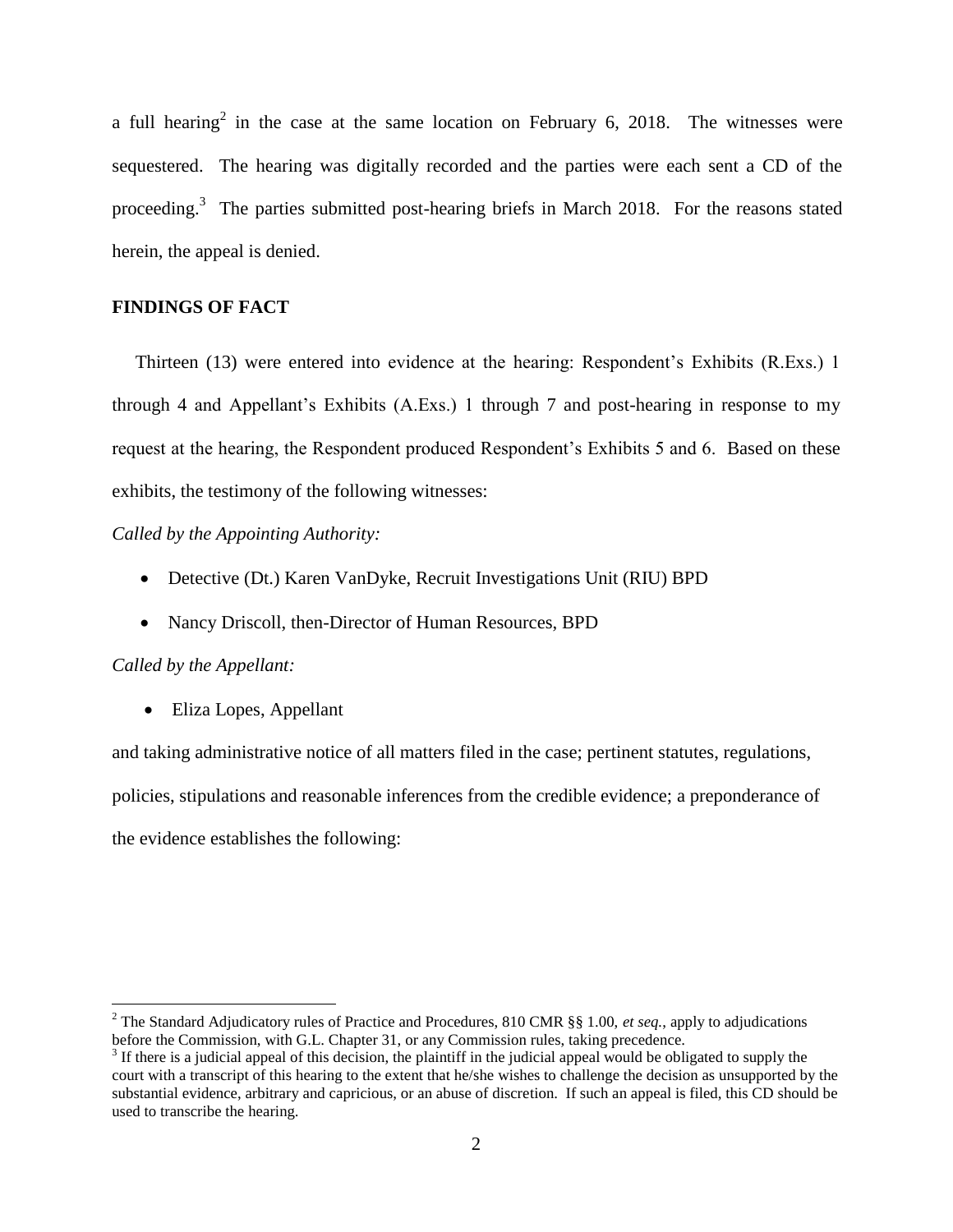- 1. The Appellant is a life-long resident of Boston. She has two children. She graduated from a community college in Boston with an associate's degree in criminal justice and was be graduate from a university in Boston with a bachelor's degree at the time of this appeal. While in college fulltime, the Appellant had been working for six (6) years both as a mental health associate in an educational center for children with disabilities and as a supervisor at a chain store pharmacy. When the Appellant filed this appeal, she was in her mid-twenties. She obtained a driver's license in March 2016. She did not obtain a driver's license sooner because public transit previously met her needs. (Testimony of Appellant)
- 2. When the BPD would like to hire police officers, it contacts the state's Human Resources Division (HRD) to request a list of individuals who took and passed the most recent civil service exam. Individuals on that Certification are notified to sign the Certification to express their interest in being considered for the position of police officer with the BPD. After doing so, the recruit applicants attend an orientation conducted by the BPD Recruit Investigations Unit (RIU). (Testimony of Driscoll and VanDyke)
- 3. At the orientation, recruit applicants are each given a copy of the application. Detectives and supervisors from the RIU review the application page by page with the recruit applicants. (Testimony of VanDyke)
- 4. Det. VanDyke has been on the BPD force more than twenty (20) years. In 2017, she was assigned to the RIU, where her responsibilities included conducting background investigations of recruit applicants for the position of police officer. (Testimony of  $VanDyke<sup>4</sup>$

 $\overline{\phantom{a}}$ 

<sup>4</sup> Det. VanDyke realized she knew who the Appellant was because the Appellant is the mother of her good friend's son's child. However, Det/ VanDyke did not know the Appellant socially. (Testimony of VanDyke)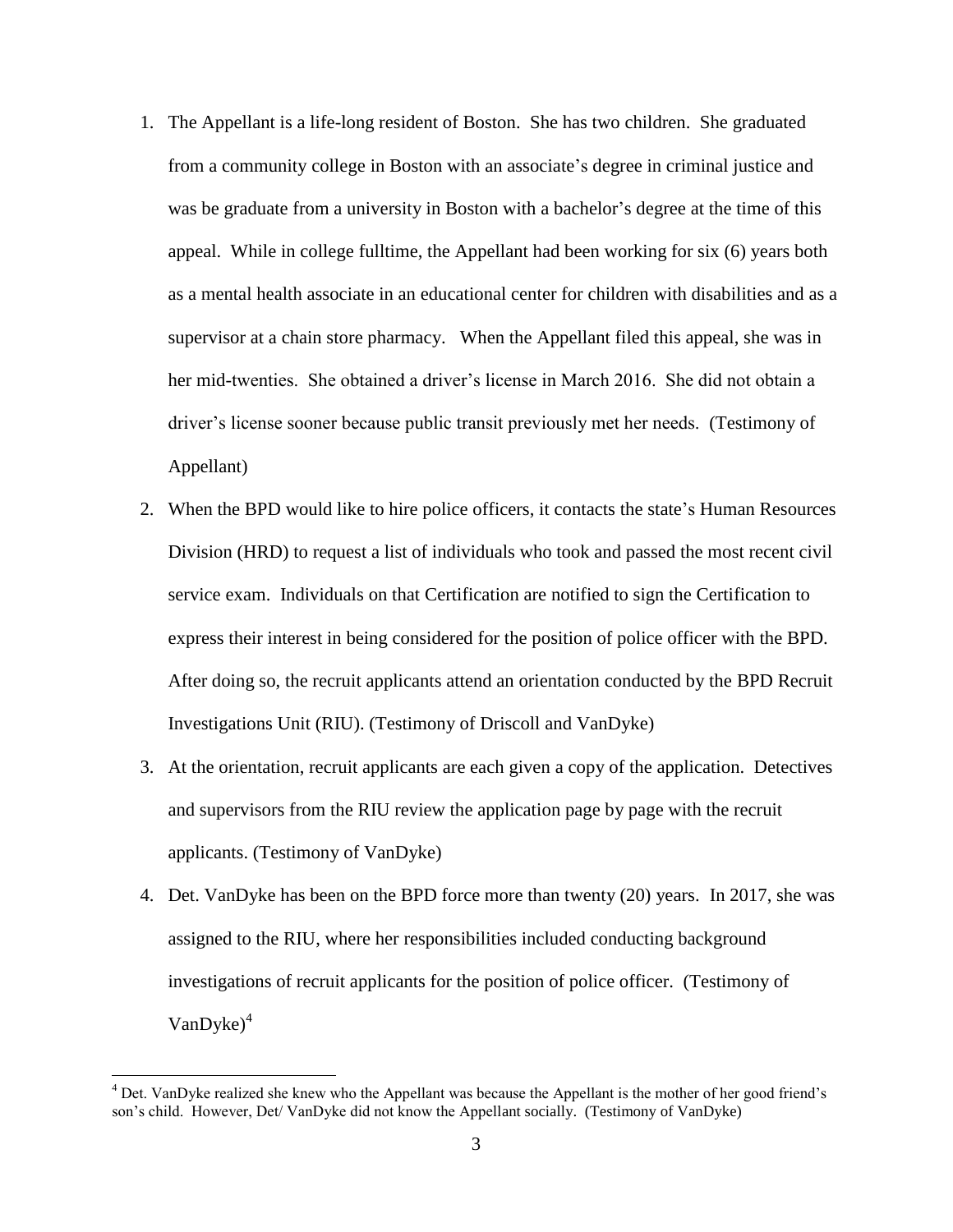- 5. The Appellant took and passed the civil service exam. She signed the Certification as willing to accept employment as a police officer at BPD in March 2017. (Testimony of the Appellant; A.Ex. 7)
- 6. As part of the BPD 2017 hiring process for the position of police officer, the RIU, including Det. VanDyke, conducted the orientation, which the Appellant attended. (Testimony of VanDyke and the Appellant)
- 7. When the RIU reviews the student officer application at the orientation, the recruit applicants are able to ask any questions they have. (Testimony of VanDyke)
- 8. The RIU also reviews a list of exclusions and time frame guidelines with the applicants at the orientation. During the 2017 orientation, a detective read that document aloud to the recruit applicants, including the Appellant. (Testimony of VanDyke and Appellant; R.Ex. 1)
- 9. The exclusions and time frame guidelines include reasons an applicant may be bypassed. (Testimony of VanDyke; R.Ex. 1) One of the reasons an applicant may be bypassed is that the applicant has attended a driver safety class through the National Safety Council (NSC) within the last five (5) years. (Testimony of VanDyke; R.Ex. 1)
- 10. The Registry of Motor Vehicles (RMV) requires a driver to attend an NSC based on certain events in that driver's driving history in order to avoid suspension of the driver's license. (Testimony of VanDyke; R.Exs. 1 and 3) For example, if a driver has three (3) surchargeable events, that is, three (3) events in which the driver is found at fault within two (2) years, the driver must attend an NSC class or his or her license will be suspended. (Testimony of VanDyke; R.Exs. 1 and 3)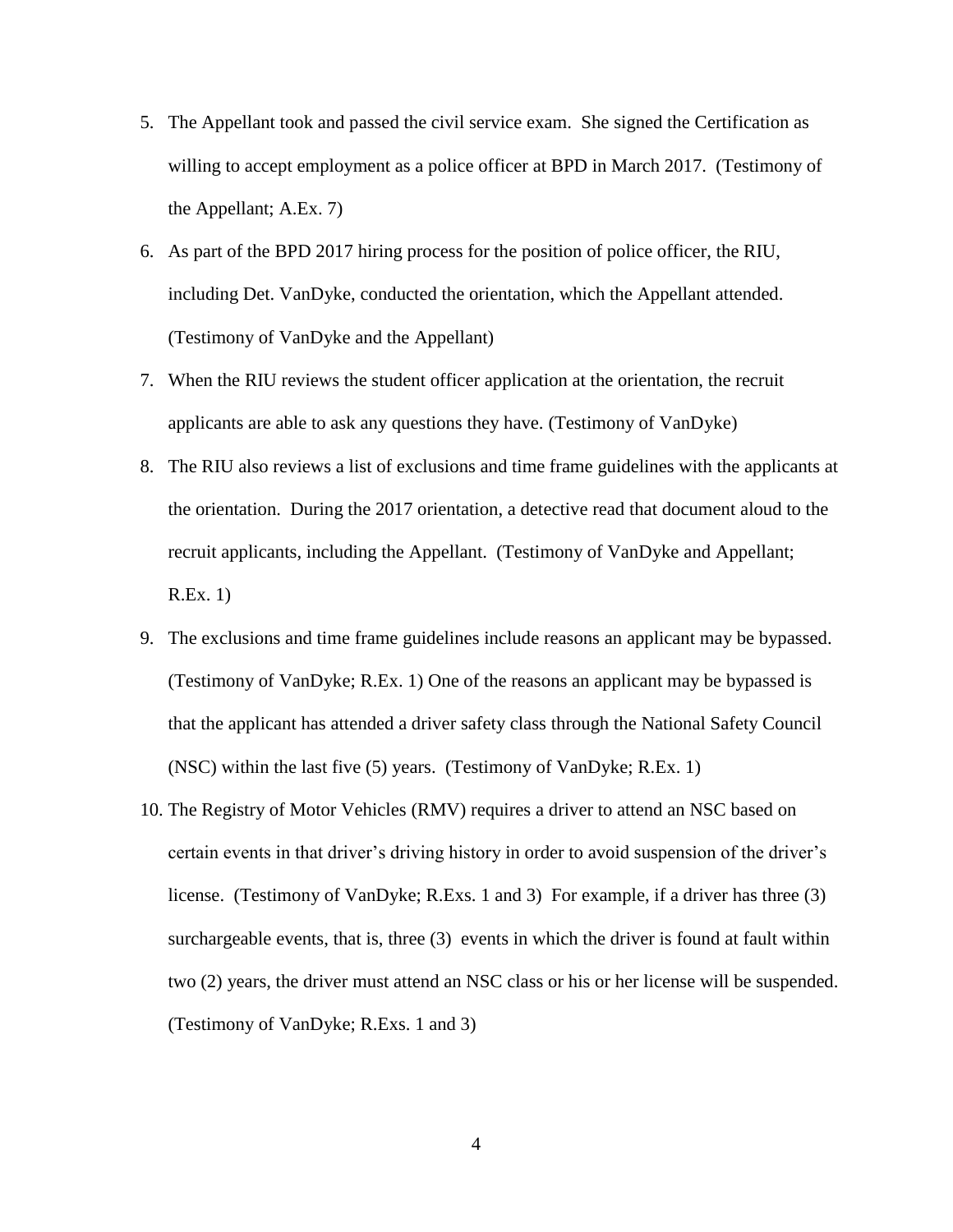- 11. The BPD bypassed applicants for the position of police officer who had attended an NSC in the 2017 hiring cycle in which the Appellant applied for the position and in other hiring cycles within the prior five (5) years. (Testimony of VanDyke and Driscoll)
- 12. The Appellant filled out an application for employment with the BPD and submitted to the BPD, having signed part of the application on March 18, 2017 and part on March 19, 2017. Questions on page 31 of the application, concerning the applicant's driver history, asked if the candidate had been in any car accidents and, if so, how many. The same page of the application indicated that if the applicant answered "yes" to these questions, they are required to explain what happened there or on a separate piece of paper. (A.Ex.  $7)^{5}$
- 13. Detective Bryan Rivers was assigned to conduct the Appellant's background investigation, which he completed in time for the April 2017 roundtable. (Testimony of Driscoll; R.Ex.  $2)^6$
- 14. At the time of Det. Rivers' background investigation of the Appellant, he checked the RMV record for the Appellant on April 5, 2017. The Appellant's driver history only reflected her surchargeable accident of May 1, 2016. (Testimony of Det. VanDyke and Appellant; R.Ex. 2)
- 15. Det. Rivers presented his background investigation of the Appellant at the round table in April 2017. (Testimony of Driscoll; R.Ex. 2)
- 16. The background investigation of each applicant for the position of police officer is summarized by the detective assigned in a privileged and confidential memorandum (PCM). Members of the round table discuss each applicant before a determination is

 $\overline{\phantom{a}}$ 

 $<sup>5</sup>$  The parties dispute whether the Appellant submitted the required explanation.</sup>

<sup>&</sup>lt;sup>6</sup> The BPD did not call Det. Rivers as a witness.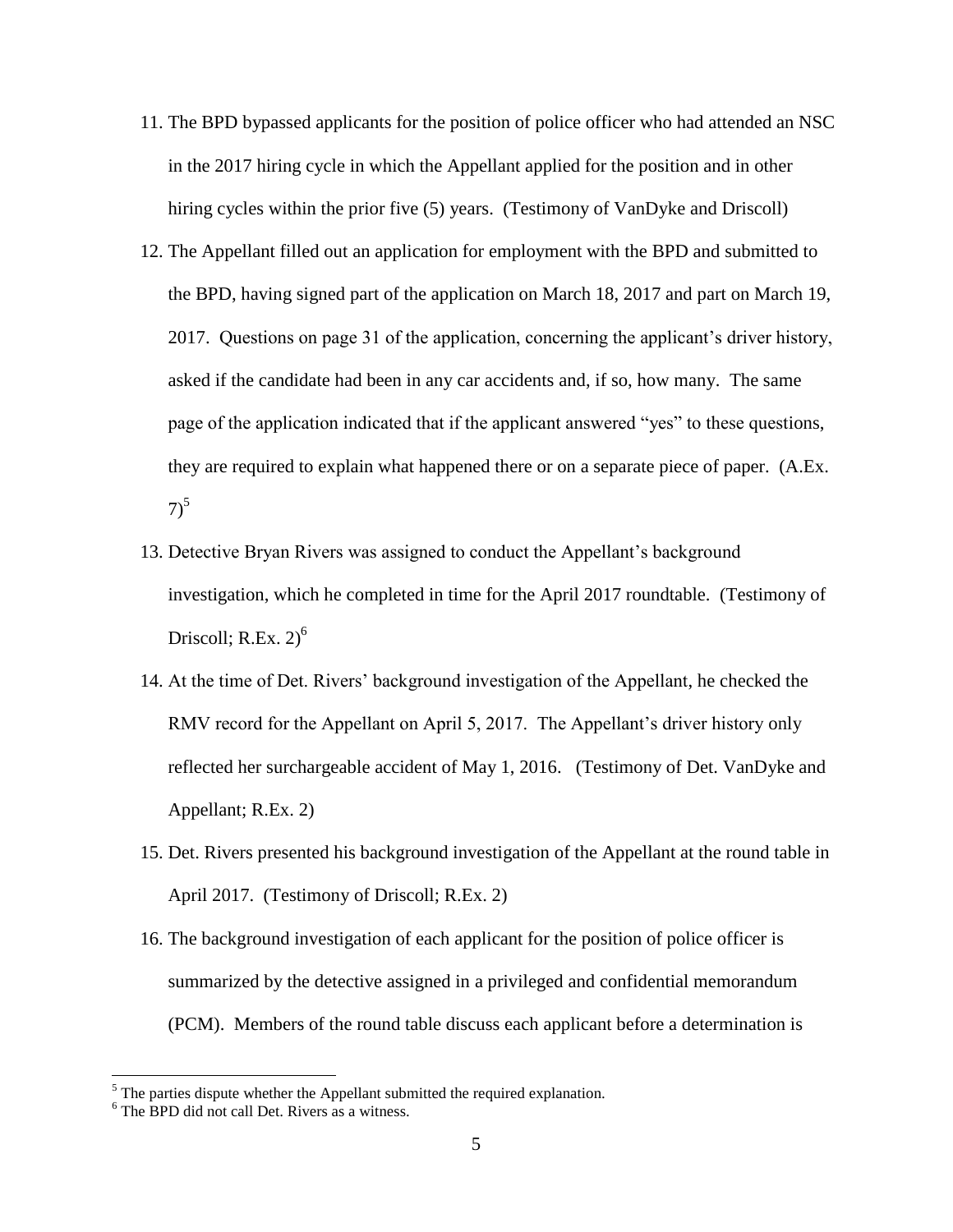made as to whether the applicant will move forward, the applicant will be bypassed, or other action will be taken. (Testimony of Driscoll)

- 17. The round table for the Appellant's consideration consisted of Ms. Driscoll; Dep. Supt. Jeffrey Walcott, who oversaw the RIU; Det. Rivers; Det. Rivers' supervisor; a member of the Office of the Legal Advisor; and the BPD Diversity Officer. The roundtable decided that the Appellant would move forward in the hiring process. (Testimony of Driscoll; R.Ex. 2)
- 18. By letter dated May 3, 2017, shortly after the round table meeting and determination that the Appellant would move forward in the hiring process, the RMV informed the Appellant that because she had three (3) motor vehicle accidents wherein she was found at fault, her driver's license would be suspended on August 1, 2017 unless she attended an NSC class. (Testimony of Appellant and Driscoll; A.Ex. 6)
- 19. The Appellant did not provide the May 3, 2017 RMV letter to the Department or otherwise inform the BPD that she was required to attend the NSC class. The Appellant and other applicants were told at the initial orientation session for candidates that having to take the NSC class would exclude candidates from further consideration. In addition, the Appellant knew that drivers with three (3) surchargeable accidents within two (2) years in their driver history are required to attend the NSC course. Nonetheless, the Appellant concluded that she did not need to report the fact that she had been required to attend the NSC course while she was being considered for employment at the BPD. The Appellant believed that taking the NSC course during the BPD application process should not be used against her and that it would not interfere with being a police officer. (Testimony of Appellant)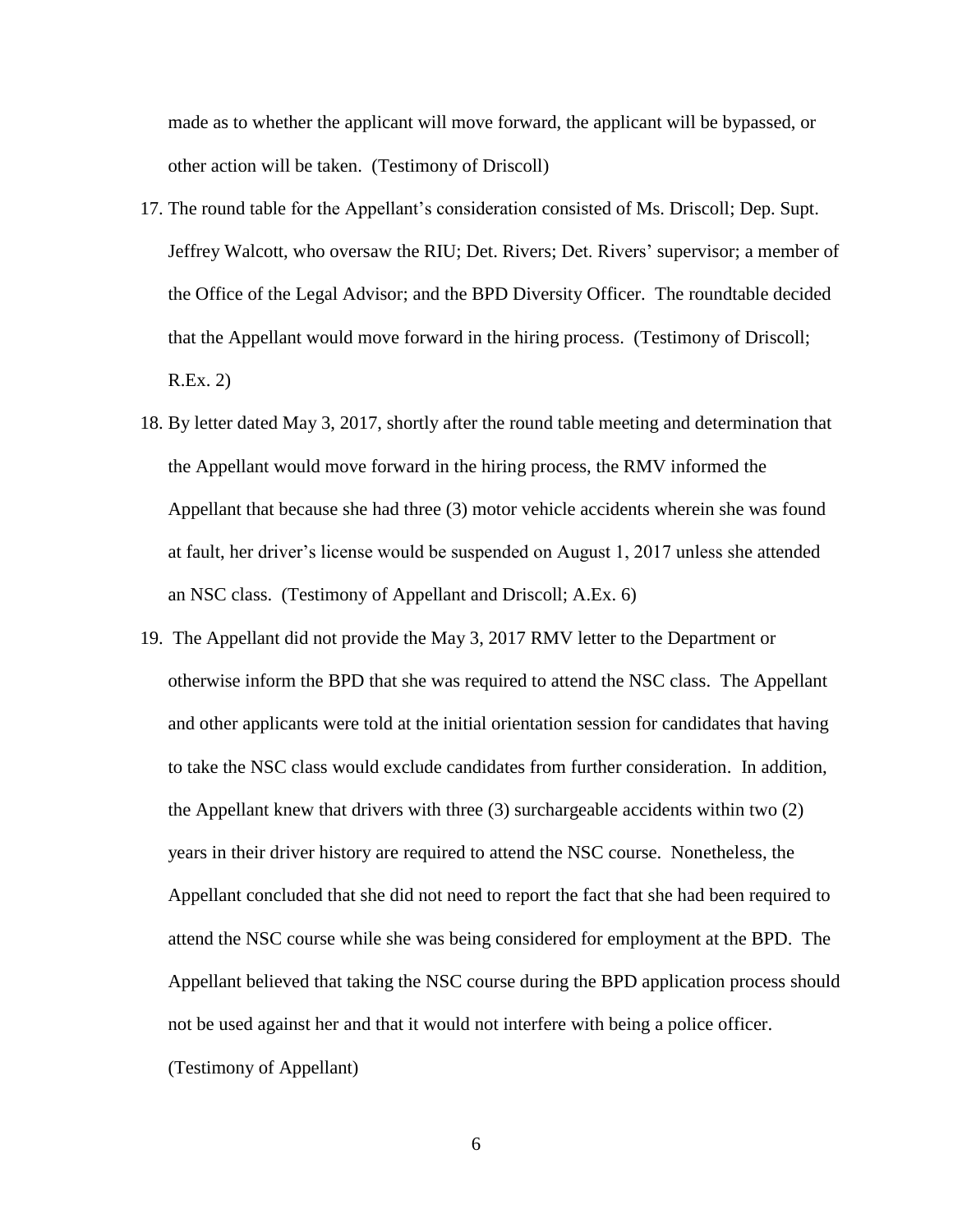- 20. The Appellant completed an NSC class on or about July 10, 2017. She did not tell Det. Rivers or anyone else at the BPD about having taken the NSC class. (Testimony of Appellant; R.Ex. 3)
- 21. By email messages on September 1 and 5, 2017, the BPD informed the Appellant about uniforms and books required for the BPD Academy Class 57-17, requiring the Appellant to log in to the new hires portal to review policies and benefits and the requirement to complete an ethics course, indicating that the BPD had extended a conditional offer of employment to the Appellant and that she had taken and passed the PAT, medical exam and psychological exam. (A.Exs. 2, 3 and 4; Administrative Notice)
- 22. On or about September 5, 2017, Det. VanDyke and other detectives from the RIU were instructed to check the criminal and driver histories of the recruits like the Appellant to determine whether there was any new information that the BPD should be aware of prior to the start of the police academy on September 11, 2017. (Testimony of VanDyke and Driscoll)
- 23. According to the Appellant's driver history, the Appellant completed an NSC class on or about July 10, 2017. Det. VanDyke noted that this information could possibly prevent the Appellant from entering the police academy. (Testimony of VanDyke: R.Ex. 3)
- 24. As of September 5, 2017, the Appellant's driver history also reflected three surchargeable accidents: one  $(1)$  on May 1, 2016; one  $(1)$  on December 25, 2016, and one  $(1)$  on January 22, 2017. (Testimony of VanDyke; R.Ex. 3)
- 25. The Appellant was found at fault for the May 1, 2016 accident, which occurred approximately two (2) months after the Appellant obtained her driver's license. The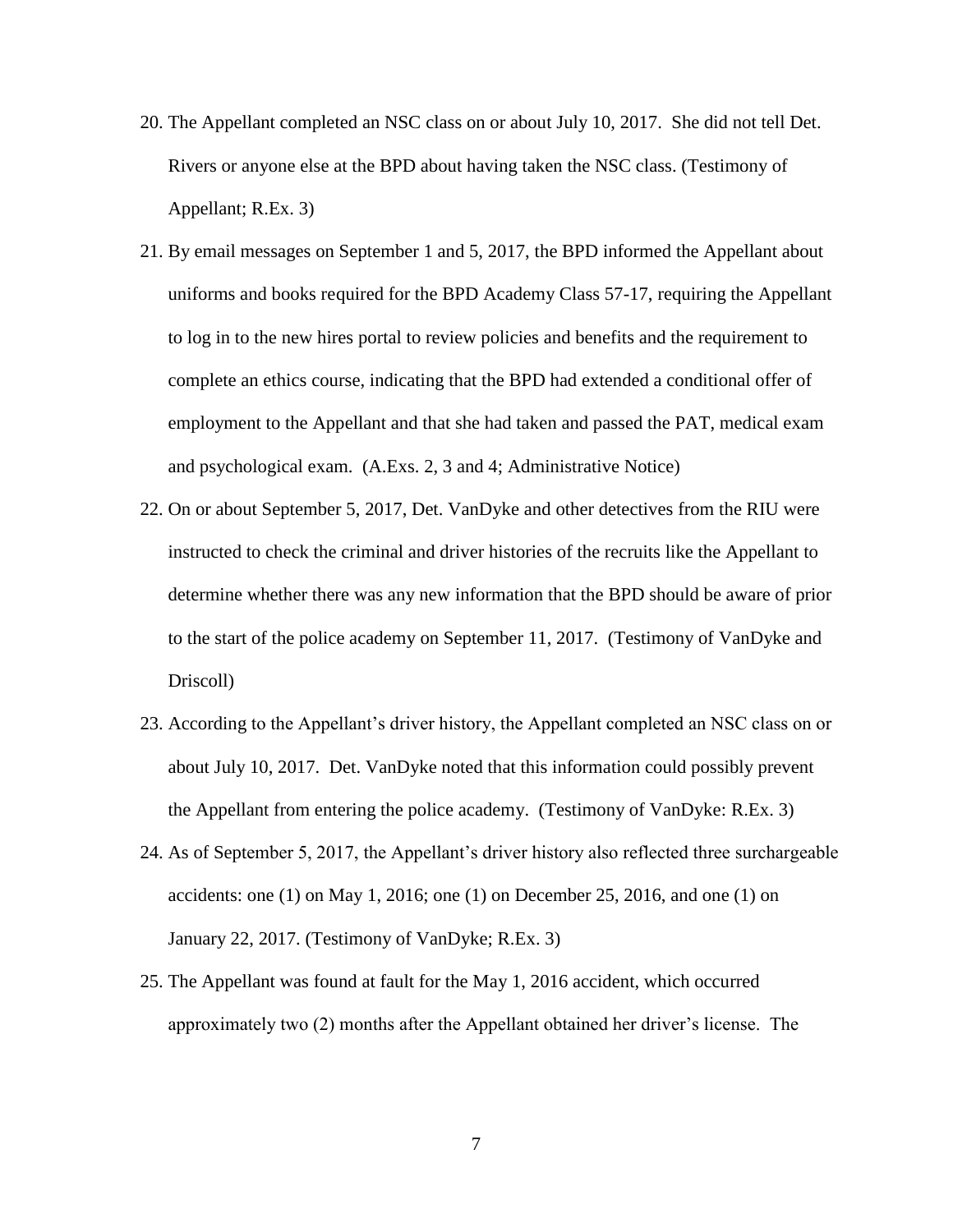Appellant caused the accident when she hit the gas pedal instead of the brake pedal and struck another vehicle. (Testimony of Appellant)

- 26. The Appellant was found at fault for the December 25, 2016 accident, which occurred approximately nine (9) months after she obtained her driver's license. The Appellant caused the accident when she swerved to avoid a car on her right and struck a car on her left. (Testimony of Appellant).
- 27. The Appellant was found at fault for the January 2017 accident, which occurred approximately ten (10) months after she obtained her driver's license. The Appellant caused the accident when she was following too closely and rear-ended a vehicle. (Testimony of Appellant)
- 28. Even though the Appellant was at fault for the accident that occurred on December 25, 2016, that accident was not entered into her driver history by the RMV until April 19, 2017. (Testimony of VanDyke; R.Ex. 3)
- 29. Even though the Appellant was at fault for the accident that occurred on January 22, 2017, that accident was not entered into her driver history by the RMV until May 2, 2017. (Testimony of VanDyke; R.Ex. 3)
- 30. Det. VanDyke told her supervisor, Sgt. Det. Sharon Dottin, that the Appellant had taken the NSC class in July 2017. (Testimony of VanDyke)
- 31. At the time, Det. VanDyke did not have a copy of the PCM Det. Rivers had written months earlier summarizing his background investigation of the Appellant. Det. VanDyke called Det. Rivers to let him know that the Appellant had attended an NSC class. (Testimony of VanDyke; R.Ex. 2) Det. Rivers informed Det. VanDyke that he did not have that information previously. (Testimony of VanDyke; R.Ex. 2)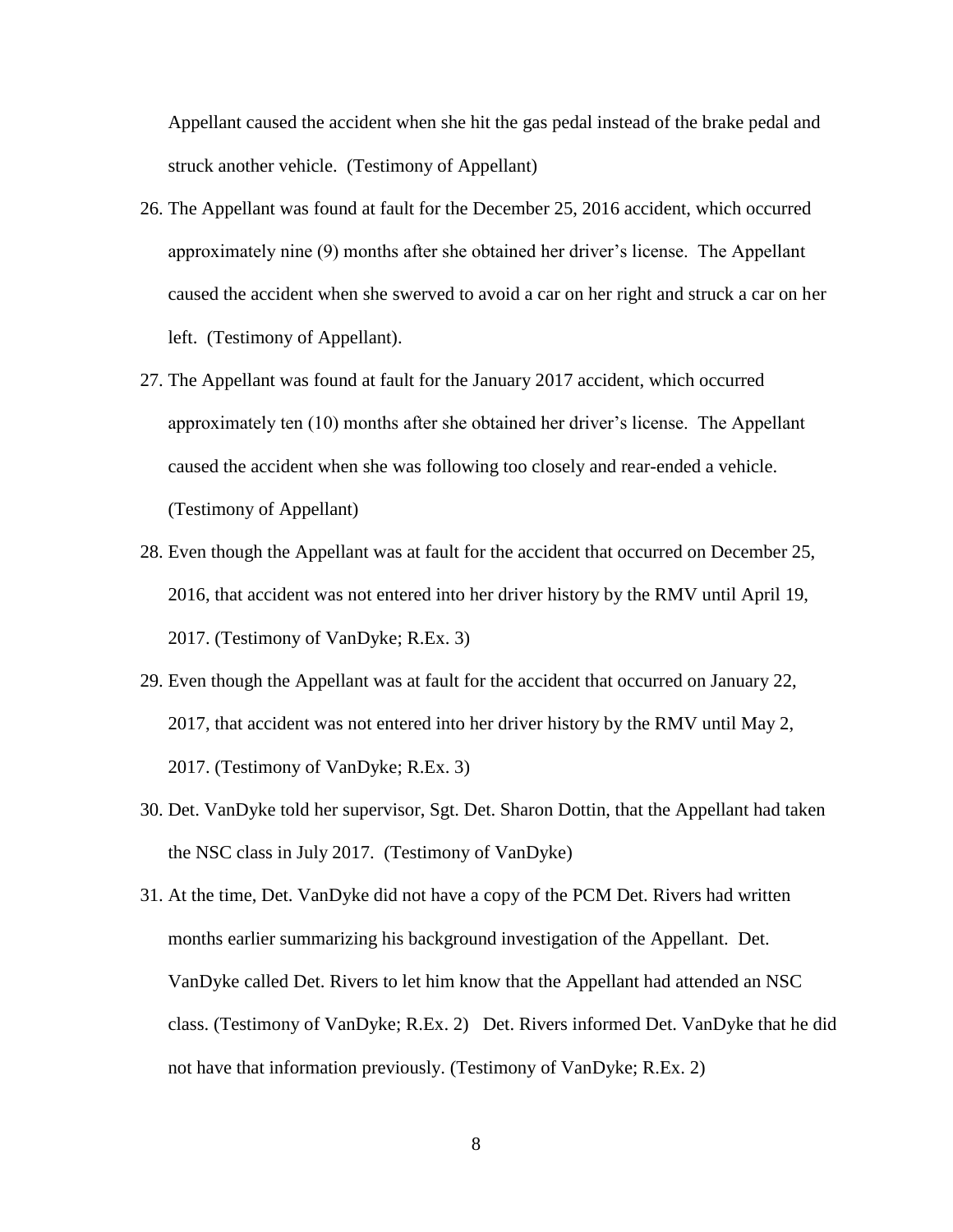- 32. On September 6, 2017, Sgt. Det. Dottin brought the added information about the Appellant's driver history to Ms. Driscoll. (Testimony of Driscoll)
- 33. Ms. Driscoll brought the added driver history information to Dep. Supt. Walcott. They reviewed the Appellant's driver history and determined that the Appellant would be bypassed based on the NSC class she attended two months prior. (Testimony of Driscoll; R.Ex. 3)
- 34. Even though the Appellant had taken the NSC course, there was an entry in her driver history indicating that her license renewal status was "nonrenew indefinite". (R.Ex. 3) The non-renewed status may be related to failure to pay excise tax or unpaid fines. (Testimony of VanDyke)
- 35. By a letter dated September 6, 2017, Ms. Driscoll informed the Appellant that the Appellant had been bypassed, citing certain details of her driving history "all of which reflect a pattern of poor judgment and blatant disregard for laws that govern motor vehicle use", noting that safe operation of a vehicle is an essential duty of a Boston police officer, that officers are "called upon to issue citations for motor vehicle infractions" that her driving history "reflects negatively on [the Appellant's] ability to complete this essential task", and that, for these reasons, the Appellant is ineligible for appointment "at this time". (R.Ex. 1) The bypass letter also indicated that the Appellant was bypassed for non-payment of fees.  $(\underline{Id})$
- 36. Candidates ranked lower than the Appellant on Certification 04401 were hired. (Stipulation)
- 37. The Appellant timely filed the instant appeal. (Administrative Notice)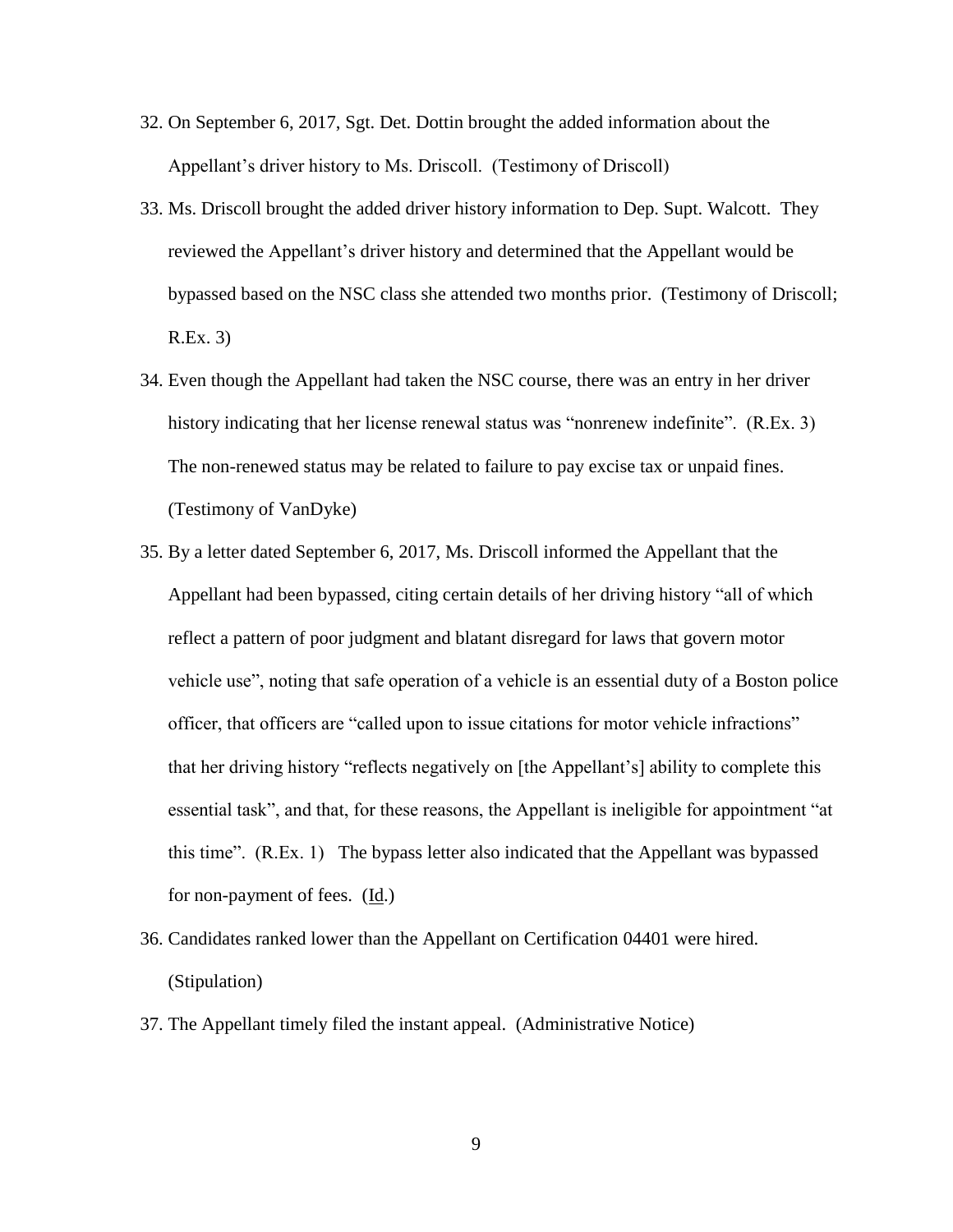#### *Applicable Law*

 Upon an appeal of a bypass by a candidate for employment, the appointing authority has the burden of proving by a preponderance of the evidence that the reasons stated for the bypass are justified. Brackett v. Civil Serv. Comm'n, 447 Mass. 233, 241 (2006). Reasonable justification is established when such an action is "done upon adequate reasons sufficiently supported by credible evidence, when weighed by an unprejudiced mind, guided by common sense and correct rules of law." Comm'rs of Civil Serv. v. Mun. Ct., 359 Mass. 211, 214 (1971)(quoting Selectmen of Wakefield v. Judge of First Dist. Ct. of E. Middlesex, 262 Mass. 477, 485 (1928)).

An appointing authority may use any information it has obtained through an impartial and reasonably thorough independent review as a basis for bypass. *See* City of Beverly v. Civil Serv. Comm'n, 78 Mass.App.Ct. 182, 189 (2010). In its review, the commission is to "find the facts afresh, and in doing so, the commission is not limited to examining the evidence that was before the appointing authority." Id. at 187 (quoting City of Leominster v. Stratton, 58 Mass.App.Ct. 726, 728, *rev. den.,* 440 Mass. 1108 (2003)). However, the commission's work "is not to be accomplished on a wholly blank slate." Falmouth v. Civil Serv. Comm'n, 447 Mass. 814, 823 (2006). Further, the commission does not ignore the previous decision of the appointing authority, but rather "decides whether there was reasonable justification for the action taken by the appointing authority in the circumstances found by the commission to have existed when the appointing authority made its decision." Id. at 824 (quoting Watertown v. Arria, 16 Mass.App.Ct. 331, 334, *rev. den.*, 390 Mass. 1102 (1983)).

In deciding an appeal, the commission "owes substantial deference to the appointing authority's exercise of judgment in determining whether there was reasonable justification" for the bypass. Beverly, 78 Mass.App.Ct. at 188. The Commission should not substitute its own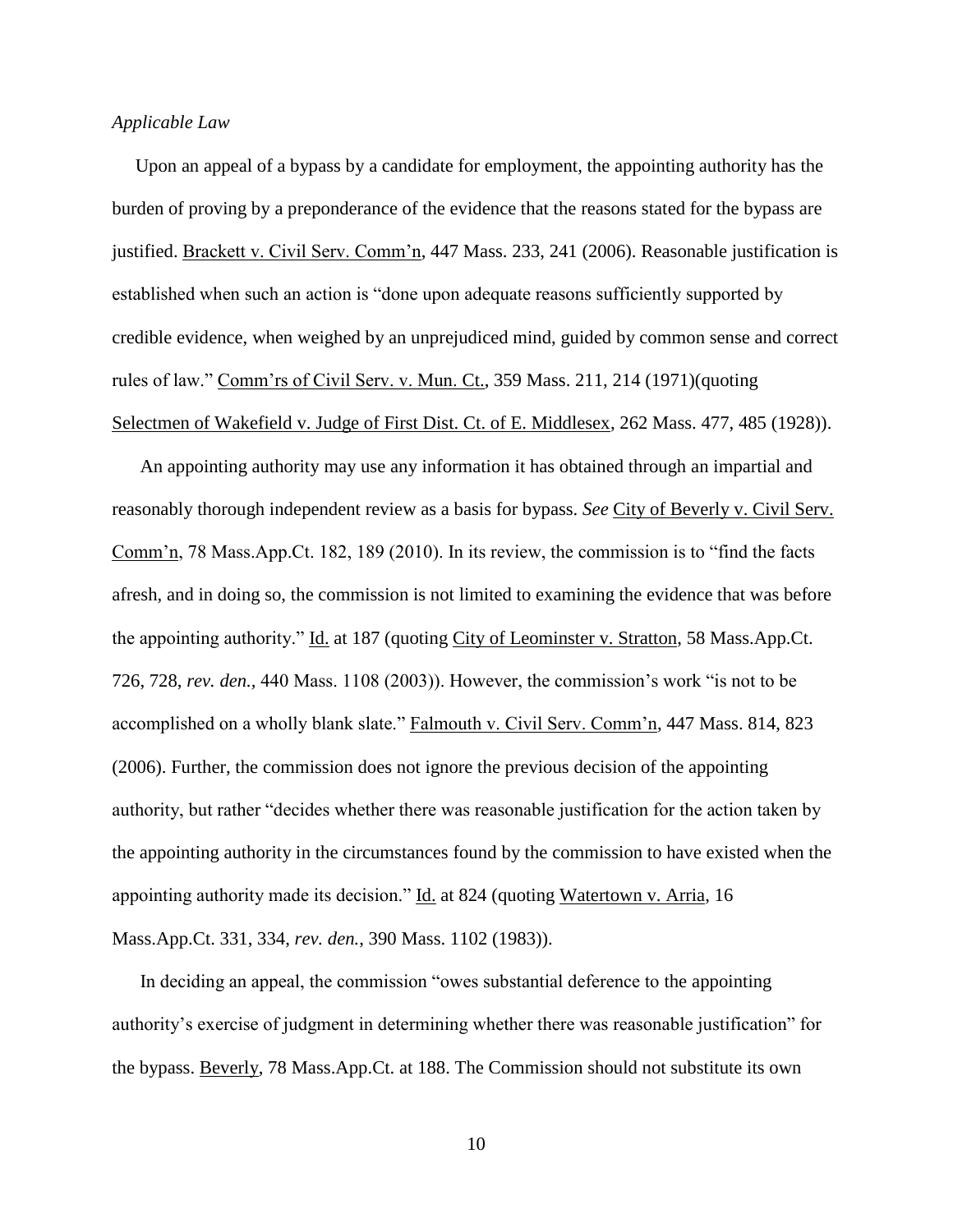judgment for that of an appointing authority. Id. (citing Sch. Comm'n of Salem v. Civil Serv. Comm'n, 348 Mass. 696, 698-99 (1965)); Debnam v. Belmont, 388 Mass. 632, 635 (1983); Comm'r of Health & Hosps. of Boston v. Civil Serv. Comm'n, 23 Mass.App.Ct. 410, 413 (1987)). Rather, the Commission is charged with ensuring that the system operates on "basic merit principles." Mass. Ass'n of Minority Law Enforcement Officers v. Abban, 434 Mass. 256, 259 (2001).

The deference that the Commission owes to the appointing authority is "especially appropriate" in respect to the hiring of police officers. Beverly, 78 Mass.App.Ct. at 188. The Commission is mindful of the standard of conduct expected of officers of the law. *See* Dumeus v. Boston Police Dep't, 24 MCSR 124 (2014) (finding that a police officer must be a model of good citizenship). An officer of the law "carries the burden of being expected to comport himself or herself in an exemplary fashion." Mclsaac v. Civil Serv. Comm'n, [38 Mass. App. Ct. 473,](http://sll.gvpi.net/document.php?id=sjcapp:38_mass_app_ct_473) 474 (1995). Police officers "voluntarily undertake to adhere to a higher standard of conduct than that imposed on ordinary citizens." Attorney General v. McHatton, [428 Mass. 790,](http://sll.gvpi.net/document.php?id=sjcapp:428_mass_790) 793 (1999).

 The role of the Commission, while very important, is limited in scope to deciding whether "the Appointing Authority has sustained its burden of proving that there was reasonable justification for the action taken by the Appointing Authority." City of Cambridge v. Civil Serv. Comm'n, 43 Mass.App.Ct. 300, 303 (1997); *see also* City of Leominster v. Stratton, 58 Mass. App. Ct. 726, 728 (2003); Police Dep't of Boston v. Collins, 48 Mass.App.Ct. 408, 411 (2000); McIsaac v. Civil Serv. Comm'n, 38 Mass.App.Ct. 473, 476 (1995); Town of Watertown v. Arria, 16 Mass.App.Ct. 332, 334 (1983). An action is "justified" when it is "done upon adequate reasons sufficiently supported by credible evidence, when weighed by an unprejudiced mind, guided by common sense and by correct rules of law." City of Cambridge, 43 Mass.App.Ct. at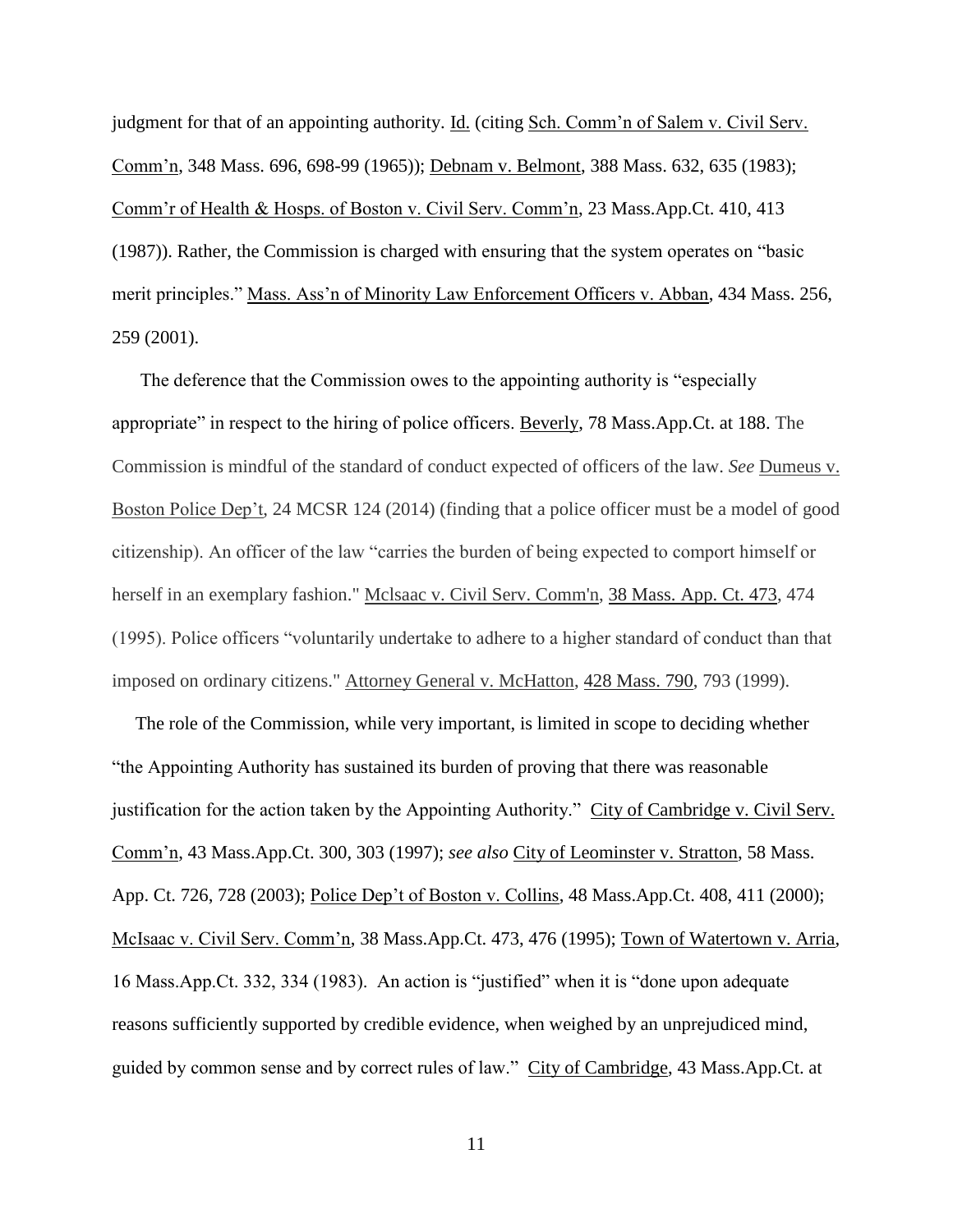304, quoting Selectmen of Wakefield v. Judge of First Dist. Court of Eastern Middlesex, 262 Mass. 477, 482 (1928); *see also* Comm'rs of Civil Serv. v. Mun. Court of the City of Boston, 359 Mass. 211, 214 (1971). The Commission's role is not to substitute its judgment for that of the Appointing Authority. City of Cambridge, 43 Mass.App.Ct., at 305; Sch. Comm. of Salem v. Civil Serv. Comm'n, 348 Mass. 696, 699 (1965).

 In making its decision, the Commission must focus on the fundamental purposes of the civil service system: guarding against political considerations, favoritism, and bias in governmental employee decisions. City of Cambridge, 43 Mass.App.Ct., at 304-305 (citations omitted). *Analysis*

 The BPD has established by a preponderance of the evidence that it had reasonable justification to bypass the Appellant based on her driving record. The Appellant appears to be a bright and accomplished person, for example, having worked two (2) jobs at the same time for six (6) years while successfully completing an associate's degree in criminal justice well on her way to completing a bachelor's degree, raising a family, and ably representing herself at the Commission proceedings. Indeed, there is no evidence in the record that the BPD found her work and education history objectionable or inadequate. However, the BPD did find significant concerns with the Appellant's driver history. Its concerns in that regard are well-established. While driver history records can sometimes require interpretation to assess their gravity and significance, there are different issues in this case. The Appellant obtained her driver's license approximately a year prior to applying to the BPD for employment as a police officer. Within ten (10) months after she obtained her license, the Appellant was involved in three (3) accidents, in each of which she was found to be at fault. The Appellant does not dispute that she was involved in these accidents and was found at fault for them.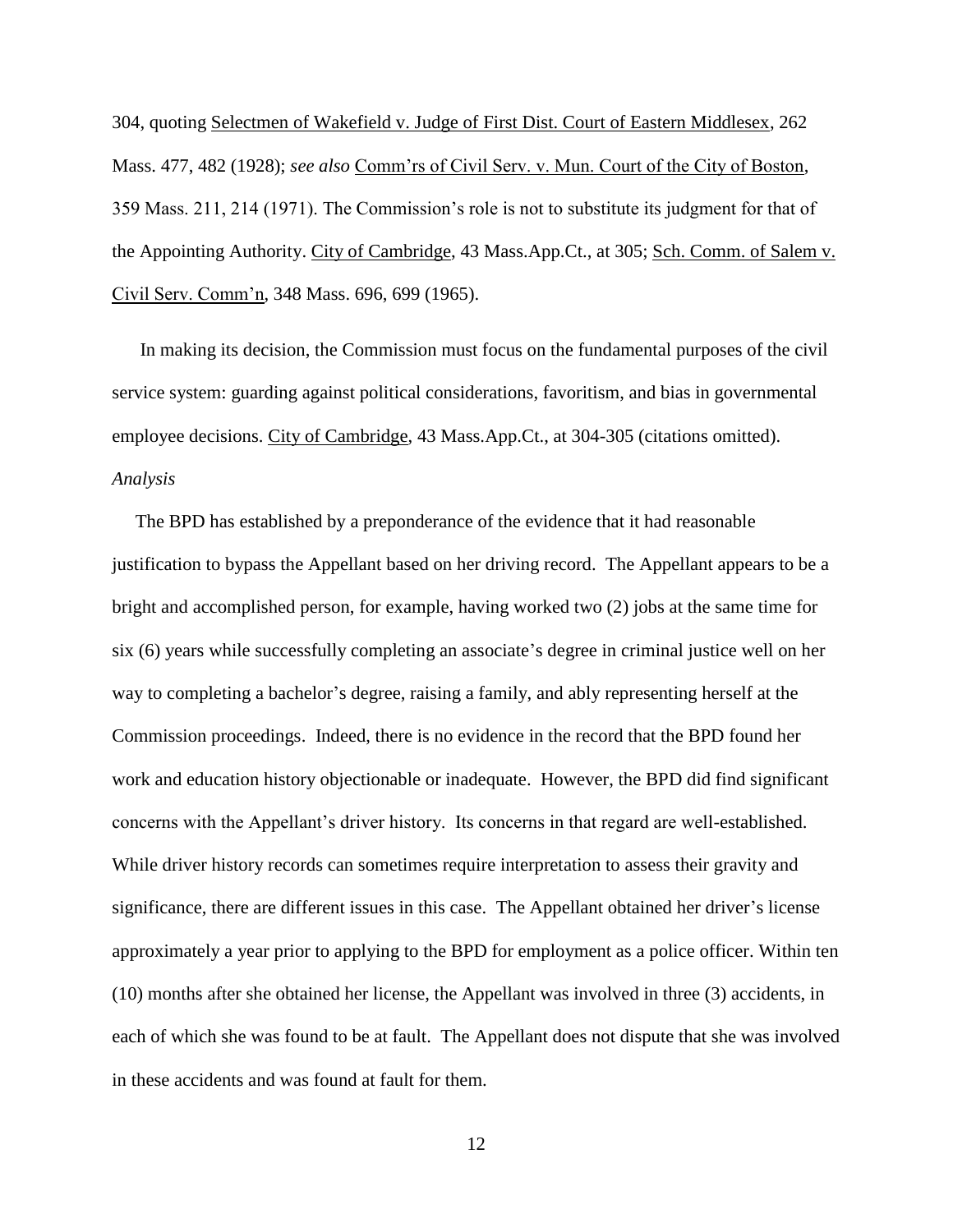The parties dispute whether the Appellant disclosed the three (3) accidents for which she was found at fault. At the time of the recruit investigation, the RIU officer checked the RMV records and reported seeing only one (the earliest) accident. However, in her application, the Appellant reported that she had been in three (3) accidents. The Appellant alleges that she included with her application the required explanation of the accidents on a separate piece of paper. The BPD reports that its copy of the Appellant's application does not include the explanation. The BPD then issued the Appellant a conditional offer of employment. However, in September 2017, shortly prior to the beginning of the recruit academy for this class, the BPD assigned officers the task of updating the recruits' criminal records and drivers history. It was during this update that it became known that the Appellant had been required to take, and did take, the NSC for having had three (3) surchargeable accidents within two (2) years. Three (3) weeks after submitting her application to the BPD, the RMV had notified the Appellant that her license would be suspended unless she attended the NCS course. The Appellant attended the NSC course in July and told no one at the BPD.

 The Appellant had been informed at the initial orientation that being required to take the NSC course would trigger an exclusion from further consideration. Further, it is an essential and frequent function of a police officer to drive police vehicles and to do so safely, not infrequently, under emergency circumstances. This information provided reasonable justification for the bypass.

 The Appellant argues that it was unfair for the BPD to bypass her after going through the hiring process, right before the academy was to begin. However, that occurred in part because the Appellant failed to disclose to the BPD that she was required to take the NSC class. The Appellant further asserts that the wording of the bypass letter is technically inaccurate, stating,